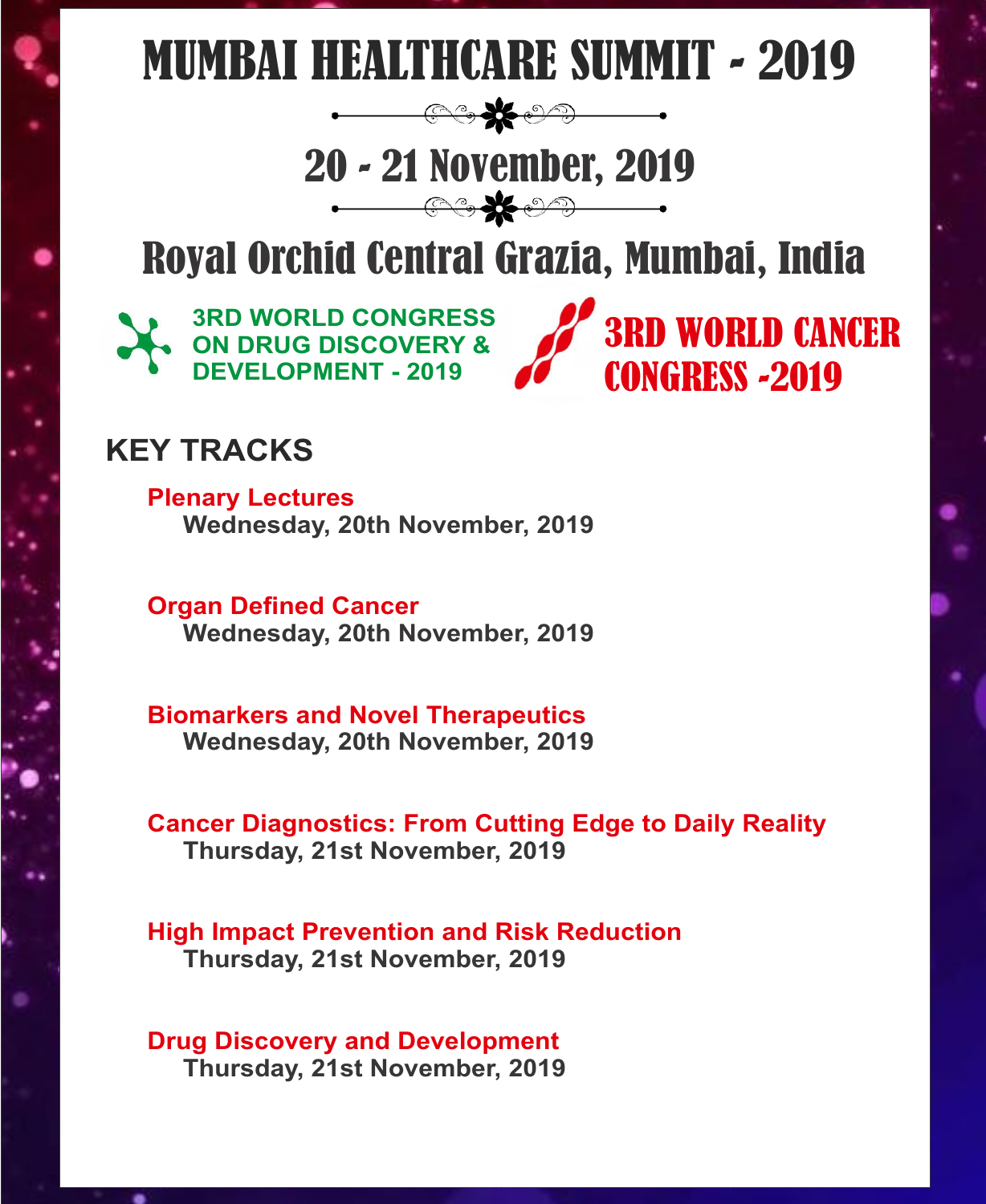### **Wednesday, November 20, 2019 HALL A**

| $08.00 - 09.00 a.m$                            |                   | <b>Registration Open's</b>                                                                                                                                                               |                              |
|------------------------------------------------|-------------------|------------------------------------------------------------------------------------------------------------------------------------------------------------------------------------------|------------------------------|
| Introduction to the conference                 |                   |                                                                                                                                                                                          |                              |
| 09.00 - 09.20 a.m                              |                   | Welcome and Introduction to the Conference                                                                                                                                               |                              |
|                                                |                   | Padmashri Dr. Ramakant K. Deshpande, Chairman, MHS-2019                                                                                                                                  |                              |
| $09.20 - 09.30$ a.m                            |                   | <b>Brief of the Conference</b>                                                                                                                                                           |                              |
|                                                |                   | Aruna Das, Convener, MHS-2019<br>Partha J. Das, Convener, MHS-2019                                                                                                                       |                              |
| $09.30 - 09.50$ a.m                            |                   | <b>Inagural Speech</b>                                                                                                                                                                   |                              |
|                                                |                   | Padma Bhushan Dr. S. H. Advani<br>Senior Oncologist, Jaslok Hospital, India                                                                                                              |                              |
| $09.50 - 10.10$ a.m                            |                   | <b>Guest Speaker</b>                                                                                                                                                                     |                              |
|                                                |                   | Dr. Deepak Parikh<br>Executive Chairman, Asian Cancer Institute, India                                                                                                                   |                              |
| 10.10 - 10.30 a.m                              |                   | <b>Guest Speaker</b>                                                                                                                                                                     |                              |
|                                                |                   | Dr. Jagdeesh Kulkarni<br>Director, Asian Cancer Institute, India                                                                                                                         |                              |
| 10.30 - 10.40 a.m                              |                   | <b>Tea/Coffee Break</b>                                                                                                                                                                  |                              |
| <b>Session I: Plenary Session</b>              |                   |                                                                                                                                                                                          |                              |
| <b>Chair:</b><br>Padmashri Dr. R. K. Deshpande |                   | <b>Co-Chair:</b><br>Dr. Deepak Parikh                                                                                                                                                    | Moderator:<br>Dr. Vidhi Shah |
| 10.40 - 11.00 a.m                              | <b>PSS01</b>      | Non Pharma Immuno Therapy Treatment for Cancer                                                                                                                                           |                              |
|                                                |                   | Dr. M. G. Desai<br>Senior Clinician and Research Scientist, NAMS, India                                                                                                                  |                              |
| 11.00 - 11.20 a.m                              | PSS <sub>02</sub> | <b>Mechanisms of Enhancement of Topotecan Cytotoxicity by</b><br><b>Ascorbic Acid in Human Breast MCF-7 Tumor Cells.</b><br>Dr. Birandra K. Sinha<br>National Cancer Institute, NIH, USA |                              |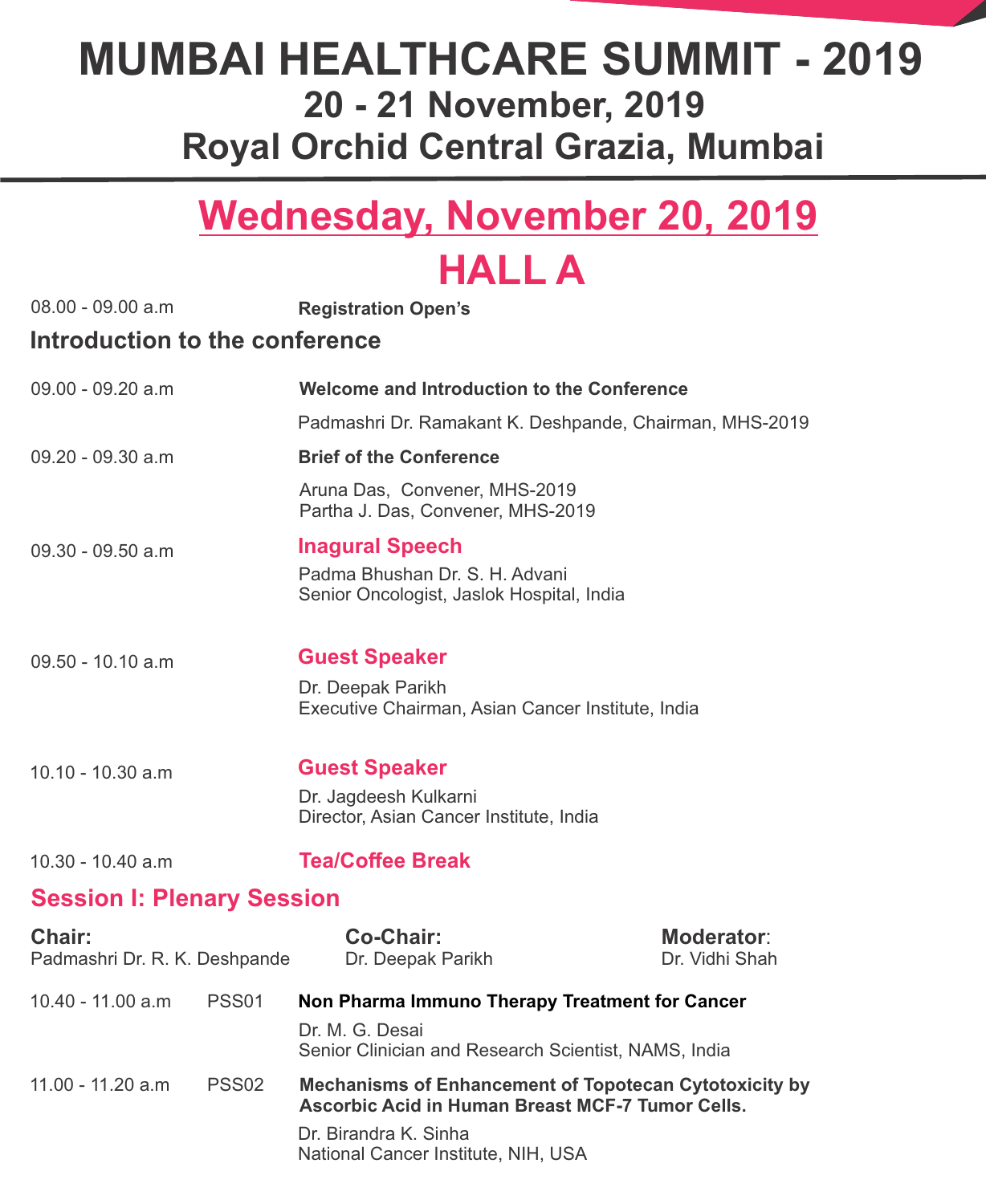| 11.20 - 11.40 a.m                       | <b>PSS03</b>      | A case report of treatment of Post operative Breast Cancer with Immunotherapy<br>Dr Tarang Krishna<br>Director, Dr Krishna's Cancer Healer Center, India |                                     |
|-----------------------------------------|-------------------|----------------------------------------------------------------------------------------------------------------------------------------------------------|-------------------------------------|
| 11.40 - 12.00 p.m                       | PSS <sub>04</sub> | The Outcome of Indian Consensus Guideline on Biomarker Testing in NSCLC                                                                                  |                                     |
|                                         |                   | Dr. Kumar Prabhash<br>Dept of Medical Oncology, TATA Memorial Hospital, Mumbai, India                                                                    |                                     |
| 12.00 - 12.20 p.m                       | <b>PSS05</b>      | Sonography of the Neoplastic Diseases in the Gastro-Intestinal Tract                                                                                     |                                     |
|                                         |                   | Dr. Vikas Leelavati Balasaheb Jadhav<br>Dr. D. Y. Patil University, Pimpri Colony, Pune, Maharashtra 411018, India                                       |                                     |
| 12.20 - 12.40 p.m                       | <b>PSS06</b>      | Resilience in Patients with Hematological Malignancy in Different Phases of Their<br><b>Disease: A Longitudinal Study</b>                                |                                     |
|                                         |                   | Dr. Wen-Xiang Chen<br>Hualien Tzu Chi Medical Center, Taiwan                                                                                             |                                     |
|                                         |                   | <b>Industry Speaker</b>                                                                                                                                  |                                     |
| 12.40 - 01.10 p.m                       | ILS01             | Clinical utility of Encyclopedic Tumor Analysis in advanced refractory malignancies.                                                                     |                                     |
|                                         |                   | Dr. Sewanti Limaye<br>Consultant Oncologist, Kokilaben Dhirubhai Ambani Hospital, Mumbai                                                                 |                                     |
| $01.10 - 02.00 p.m$                     |                   | <b>Lunch Break</b>                                                                                                                                       |                                     |
| 02.00 - 02.20 p.m                       | ILS <sub>02</sub> | <b>Industry Speaker</b>                                                                                                                                  |                                     |
|                                         |                   | Dr. Ray Ong<br>Oncology Business Development Manager, Thermo Fisher Scientific, India                                                                    |                                     |
| <b>Session II: Organ Defined Cancer</b> |                   |                                                                                                                                                          |                                     |
| Chair:<br>Padmashri Dr. R. K. Deshpande |                   | <b>Co-Chair:</b><br>Dr. Birandra K. Sinha                                                                                                                | <b>Moderator:</b><br>Dr. Vidhi Shah |
| 02.20 - 02.40 p.m                       | ODC01             | Deregulation Of Micrornas And Transcription Factors By Paracrine Signals From<br>The Microenvironment Drives Ovarian Cancer Metastatic Colonization      |                                     |
|                                         |                   | Dr. Anirban K Mitra<br>Dept. of Medical and Molecular Genetics, Indiana University School of Medicine, Indiana                                           |                                     |
| $02.40 - 03.00 p.m$                     | ODC02             | Interference Of Stop Codon Regulate The Structural And Functional Activity<br>Of Tgfβr1 Gene In The Cases of Wilim's Tumour                              |                                     |
|                                         |                   | Dr Ajit K Saxena<br>Department of Pathology/Lab Medicine, All India Institute of Medical, India                                                          |                                     |
| $03.00 - 03.20 p.m$                     | ODC03             | Integrin alfa5beta1- In Breast Cancer Biology                                                                                                            |                                     |
|                                         |                   | Prof. Amitava Chatterjee                                                                                                                                 |                                     |

Ramakrishna Mission Vivekananda Educational & Research Institute, Kolkata, India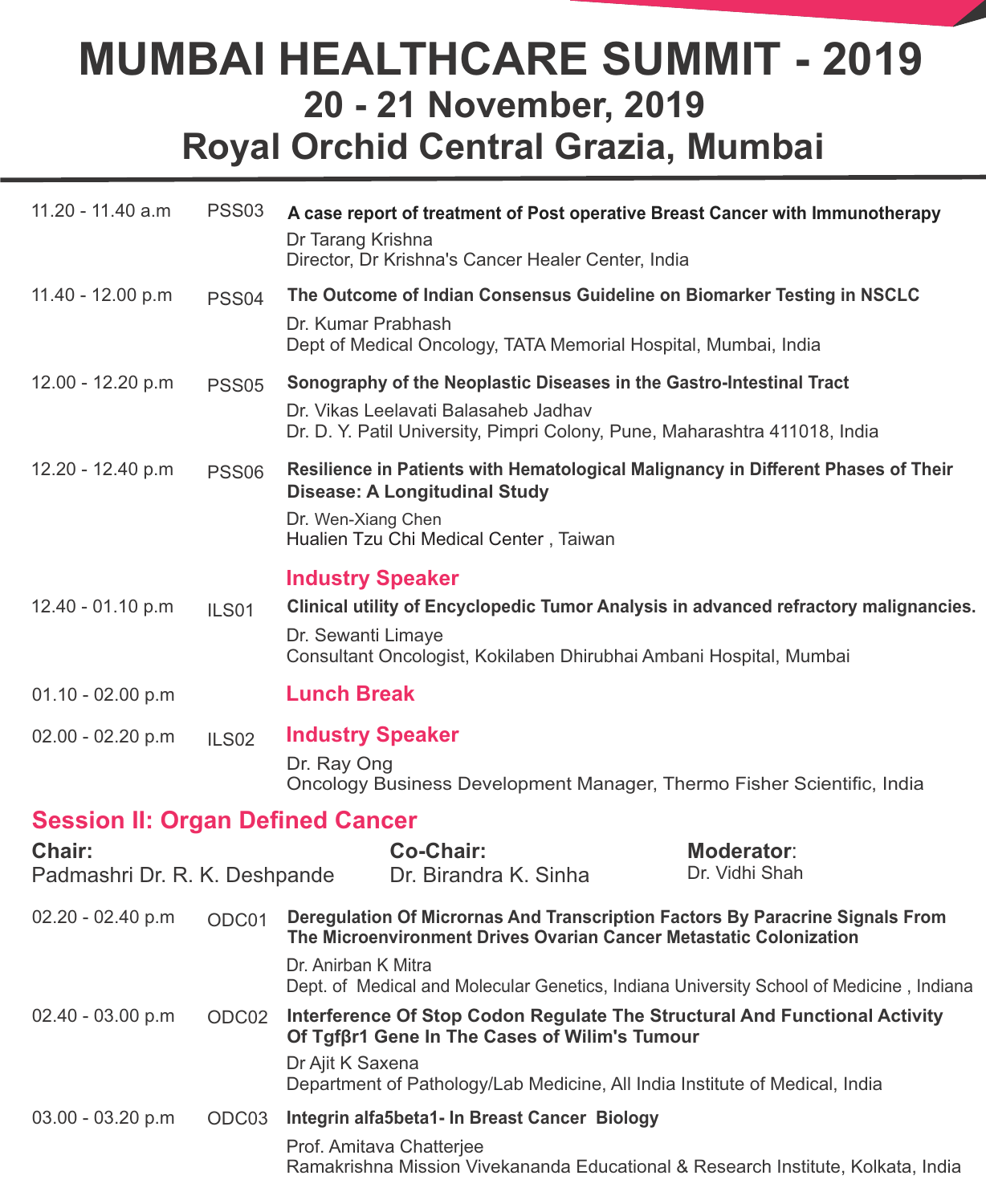| $03.20 - 03.40 p.m$                      | PSS <sub>04</sub> | <b>BRCA Mutation Testing in Breast and Ovarian cancer</b>                                                                                                                                                                    |                                     |
|------------------------------------------|-------------------|------------------------------------------------------------------------------------------------------------------------------------------------------------------------------------------------------------------------------|-------------------------------------|
|                                          |                   | Dr. Arun C. V.<br>Scientific Affairs Manager, MedGenome Labs Ltd., India                                                                                                                                                     |                                     |
| $03.40 - 04.00 p.m$                      | <b>PSS05</b>      | Development and Validation of the Liver Cancer Scale among the System of Quality<br>of Life Instruments for Cancer Patients (QLICP-LI) Based on Classical Test Theory<br>and Generalizability Theory                         |                                     |
|                                          |                   | Dr. Chonghua Wan<br>Guangdong Medical University, Dongguan - 523808, China.                                                                                                                                                  |                                     |
| 04.00 - 04.20 p.m                        | <b>PSS06</b>      | Development and Validation of the System of Quality of Life Instruments for Cancer<br><b>Patients: Leukemia(QLICP-LE)</b>                                                                                                    |                                     |
|                                          |                   | Dr. Jianfeng Tan<br>Guangdong Medical University, Dongguan - 523808, China                                                                                                                                                   |                                     |
| 04.20 - 04.30 p.m                        |                   | <b>Tea/Coffee Break</b>                                                                                                                                                                                                      |                                     |
|                                          |                   | <b>Session III: Biomarkers and Novel Therapeutics</b>                                                                                                                                                                        |                                     |
| <b>Chair:</b><br>Prof. Amitava Catterjee |                   | <b>Co-Chair:</b><br>Dr. Anirban K. Mitra                                                                                                                                                                                     | <b>Moderator:</b><br>Dr. Vidhi Shah |
| 04.30 - 04.50 p.m                        | BNT01             | <b>CAR-T Cell Immunotherapy: New Avenue for Cure of Metastatic Cancer</b>                                                                                                                                                    |                                     |
|                                          |                   | Dr. Pravin D. Potdar<br>Dept. of Genetics & Stem Cell Biologist, Dr. A.P. J. Abdul Kalam Educational and<br>Research Centre, Mumbai, India                                                                                   |                                     |
| $04.50 - 05.10 p.m$                      | BNT02             | <b>Carcinoma of Scrotum A Rare Entity with Review</b>                                                                                                                                                                        |                                     |
|                                          |                   | Dr. Deepak Kamle<br>Dept. Of Surgery, Wanless Hospital, Miraj, India                                                                                                                                                         |                                     |
| 05.10 - 05.30 p.m                        | BNT03             | P16 Promoter Methylation, Expression, And Its Association With ER+Ve, PR+Ve<br>and HER2+Ve Subtype Of Breast Carcinoma                                                                                                       |                                     |
|                                          |                   | Dr. Suresh T. Hedau<br>Division of Molecular Oncology, National Institute of Cancer Prevention and<br>Research, Noida - 201301, UP, India                                                                                    |                                     |
| $05.30 - 05.50 p.m$                      | BNT04             | Novel Cancer Biomarkers (NCB): A New Paradigm for Non-Invasive & Early<br><b>Diagnostics of Cervical Cancer</b><br>Dr. Monika Sachdev<br>Division of Endocrinology, Central Drug Research Institute, Lucknow - 226031, India |                                     |
| $05.50 - 06.10 p.m$                      | BNT05             | Cd10: A novel biomarker in oral epithelial dysplasia and oral squamous cell carcinoma                                                                                                                                        |                                     |
|                                          |                   | Dr. Sangeeta R Patankar<br>Department of Oral and Maxillofacial Pathology, YMT Dental College, Kharghar                                                                                                                      |                                     |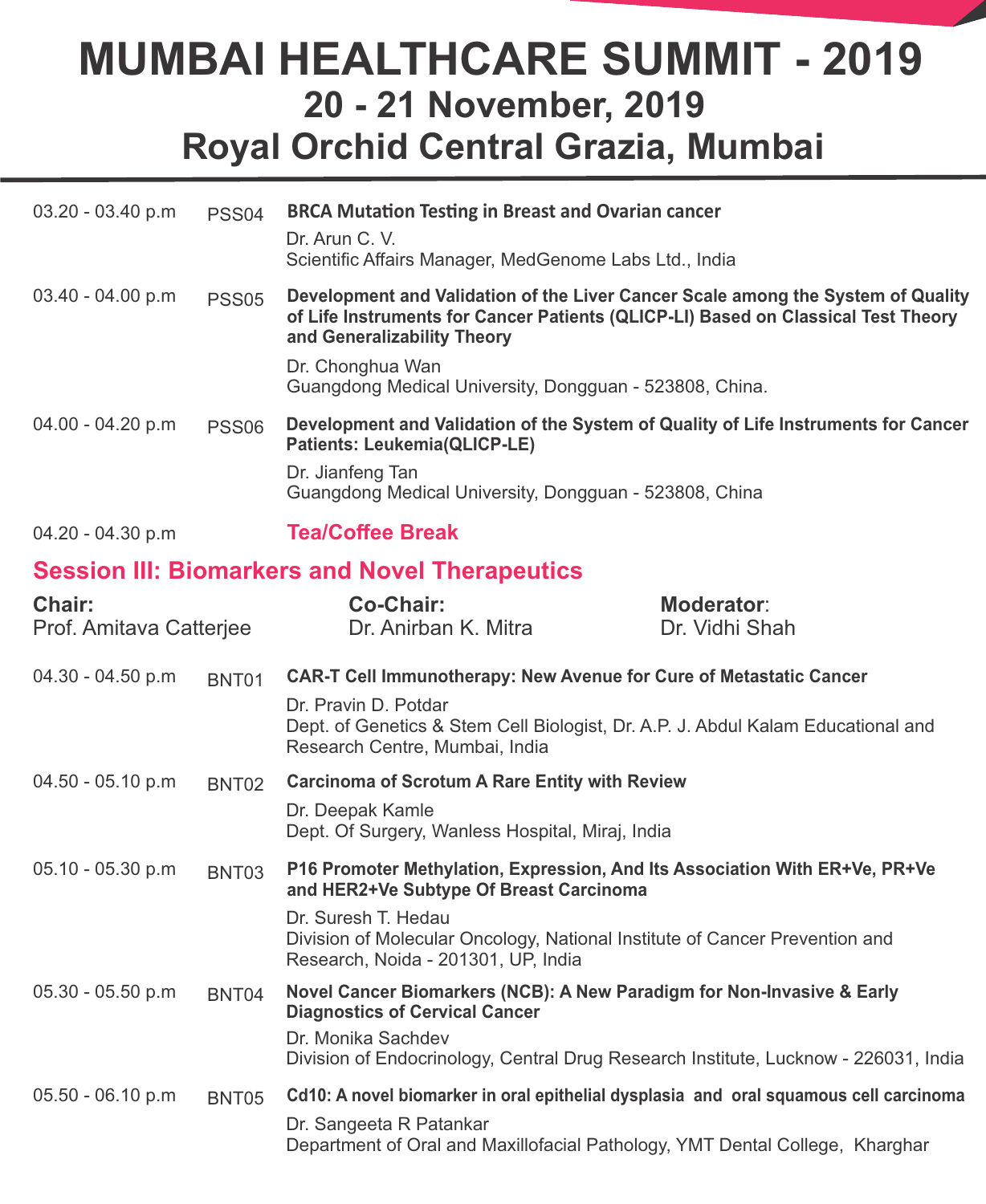# **Thursday, November 21, 2019 HALL A**

| $08.00 - 09.00 a.m$                            |                   | <b>Registration Opens</b>                                                                                                                                                                                                              |                                     |
|------------------------------------------------|-------------------|----------------------------------------------------------------------------------------------------------------------------------------------------------------------------------------------------------------------------------------|-------------------------------------|
|                                                |                   | <b>Session I: Cancer Diagnostics: From Cutting Edge to Daily Reality</b>                                                                                                                                                               |                                     |
| <b>Chair:</b><br>Pamnashri Dr. R. K. Deshpande |                   | <b>Co-Chair:</b><br>Dr. Ajit K. Saxena<br>Prof. Amitava Chatterjee                                                                                                                                                                     | <b>Moderator:</b><br>Dr. Vidhi Shah |
| 09.00 -09.15 a.m                               | CDS01             | <b>Expanding Indications of Implants In Breast Reconstruction</b><br>Dr. Garima Daga<br>Consultant Surgical Oncologist, RGCI & RC, New Delhi                                                                                           |                                     |
| $09.15 - 09.30$ a.m                            | CDS02             | <b>Fluorescence Guided Breast Conserving Surgery: A Novel Technique</b><br>Dr. Chitresh Kumar<br>Dept. of surgical oncology All India Institute of Medical Sciences, New Delhi, India                                                  |                                     |
| $09.30 - 10.45$ a.m                            | CDS03             | <b>Risk Prediction Models For Oral Cancer: A Systematic Review</b><br>Dr. Monica M.<br>Dept. of Public Health Dentistry, Sri Sai College of Dental Surgery, Vikarabad                                                                  |                                     |
| $09.45 - 10.00$ a.m                            | CDS04             | Synergizing Human Papillomavirus with Mitochondrial DNA copy number in Oral<br>premalignant lesions and Oral squamous cell carcinoma<br>Dr. Reema Raina<br>Dept. of Health Research, Indian Council of Medical Research, Noida, India. |                                     |
| 10.00 - 10.15 a.m                              | CDS <sub>05</sub> | Awareness and Knowledge about Ovarian Cancer among women admitted in<br>OBG Wards in a Tertiary care Hospital in Goa, India<br>Dr. Rini R.Naik<br>Dept of Obstetrics and Gynaecology, Goa Medical College, Bambolim, Goa, India        |                                     |
| $10.15 - 10.30$ a.m                            | CDS <sub>06</sub> | <b>Hypothesis of a Holistic Management of Cancer (Crab Method)</b><br>Dr. Devasis Ghosh<br>Belle Vue Clinic, Grace, 2/48 Naktala Road, Kolkata - 700 047, India                                                                        |                                     |
| 10.30 - 10.45 a.m                              | ILS <sub>03</sub> | <b>Industry Talk</b><br>Dr. Rajiv Tangri<br>National Head of Histopathology & Cytopathology, Dr Lal PathLabs Ltd.                                                                                                                      |                                     |
| 10.45 - 11.00 a.m                              | ILS04             | Dr. Atul Thatai<br>National Head, Molecular Diagnostics and R&D, Dr Lal PathLabs Ltd.                                                                                                                                                  |                                     |
| 11.00 - 11.10 a.m                              |                   | <b>Tea/Coffee Break</b>                                                                                                                                                                                                                |                                     |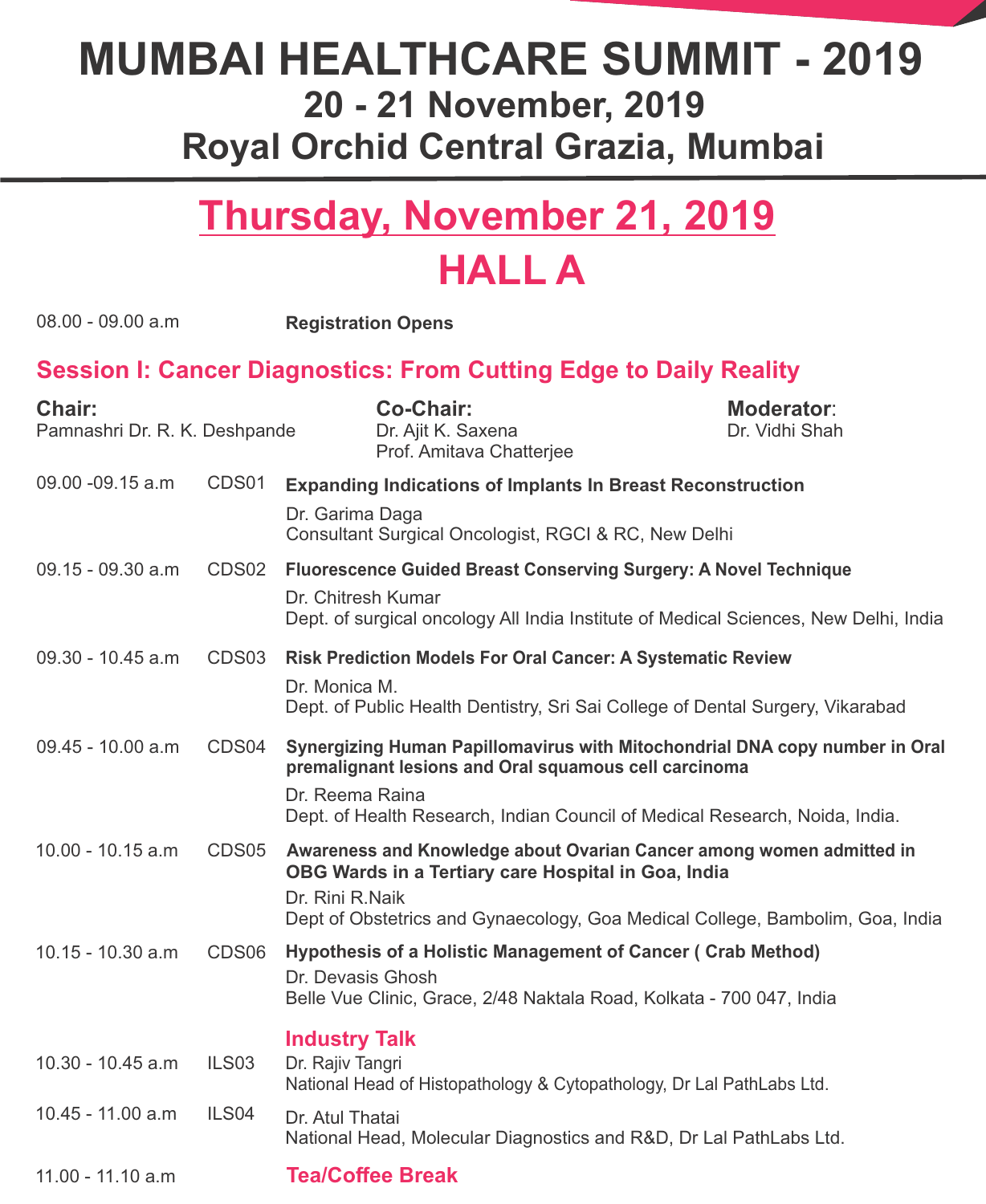#### **Session II: High Impact Prevention and Risk Reduction**

| <b>Chair</b><br>Dr. Birandra K. Slnha |                   | <b>Co-Chair:</b><br>Dr. Suresh T. Hedau<br>Dr. Ramesh Ganju                                                                                                                                                                       | <b>Moderator:</b><br>Dr. Vidhi Shah |
|---------------------------------------|-------------------|-----------------------------------------------------------------------------------------------------------------------------------------------------------------------------------------------------------------------------------|-------------------------------------|
| $11.10 - 11.25$ a.m                   | HIP01             | Giant Cell Tumor of Tendon Sheath: Prospective Study Of 20 Patients.                                                                                                                                                              |                                     |
|                                       |                   | Dr. Kshitij Arun Manerikar<br>Dept. of Oncourgery, The Gujarat Cancer & Research Institute, Ahmedabad-380016, India.                                                                                                              |                                     |
| 11.25 - 11.40 a.m                     | HIP <sub>02</sub> | <b>Transferrin/A-Tocopherol Modified PAMAM Dendrimers for Improved Delivery</b><br>of Paclitaxel for Cancer Treatment<br>Dr. Swati Biswas<br>Dept. of Pharmacy, Birla Institute of Technology & Science-Pilani, Hyderabad, India. |                                     |
| $11.40 - 11.55$ a.m                   | HIP03             | Synthesis, Anticancer Activity And Structure-Activity Relationship Studies Of Some<br><b>Substituted Pentanoic Acids</b><br>Dr. Tarun Jha                                                                                         |                                     |
|                                       |                   | Department of Pharmaceutical Technology, Jadavpur University, Kolkata 700032, India                                                                                                                                               |                                     |
| $11.55 - 12.10$ p.m                   | HIP04             | Green Synthesis of Silver Nanoparticles Using Leaves of Murraya Koengii Linn<br>and Its Anticancer Activity                                                                                                                       |                                     |
|                                       |                   | Dr. M Padmaa Paarakh<br>Dept. of Pharmacognosy, The Oxford College of Pharmacy, Bangalore 560068. India                                                                                                                           |                                     |
| 12.10 - 12.25 p.m                     | HIP05             | Scenario of Lung Cancer Incidence and Mortality in Tripura (2014-16).                                                                                                                                                             |                                     |
|                                       |                   | Dr. Biswajit Debbarma<br>Dept. of Radiation Oncologist, Regional Cancer Centre, Agartala, Tripura, India                                                                                                                          |                                     |
| 12.25 - .12.40 p.m                    | HIP06             | Unfolding the Myth of Oral Cancer Arising Without Any Habits - Case Reports<br><b>With Systematic Review</b>                                                                                                                      |                                     |
|                                       |                   | Dr. Divyesh Wankhedkar<br>Dept. Of Oral and Maxillofacial Pathology, Y.M.T Dental College & hospital,<br>Navi Mumbai - 410210, India                                                                                              |                                     |
| 12.40 - .12.55 p.m                    | HIP07             | Evaluation of A Digital Method And Its Clinical Application To Improve The Accuracy<br>of Color Perception In Toluidine Blue Stained Oral Mucosal Lesions<br>Dr. Pallavi Saxena                                                   |                                     |
|                                       |                   | Dept. of Dentistry, PBM Group of Government Hospitals, Bikaner, Rajasthan, India                                                                                                                                                  |                                     |
| 12.55 - .01.10 p.m                    | HIP08             | Formulation Optimization and Biopharmaceutical Evaluation of Imatinib Mesylate<br>Loaded i <sup>2</sup> -Cyclodextrin Nanosponges                                                                                                 |                                     |
|                                       |                   | Dr. Milind Dharmraj Kamble<br>Shreeyash Institute of Pharmaceutical Education and Research, Aurangabad, India                                                                                                                     |                                     |
| $01.10 - 02.00 p.m$                   |                   | <b>Lunch/Networking Break</b>                                                                                                                                                                                                     |                                     |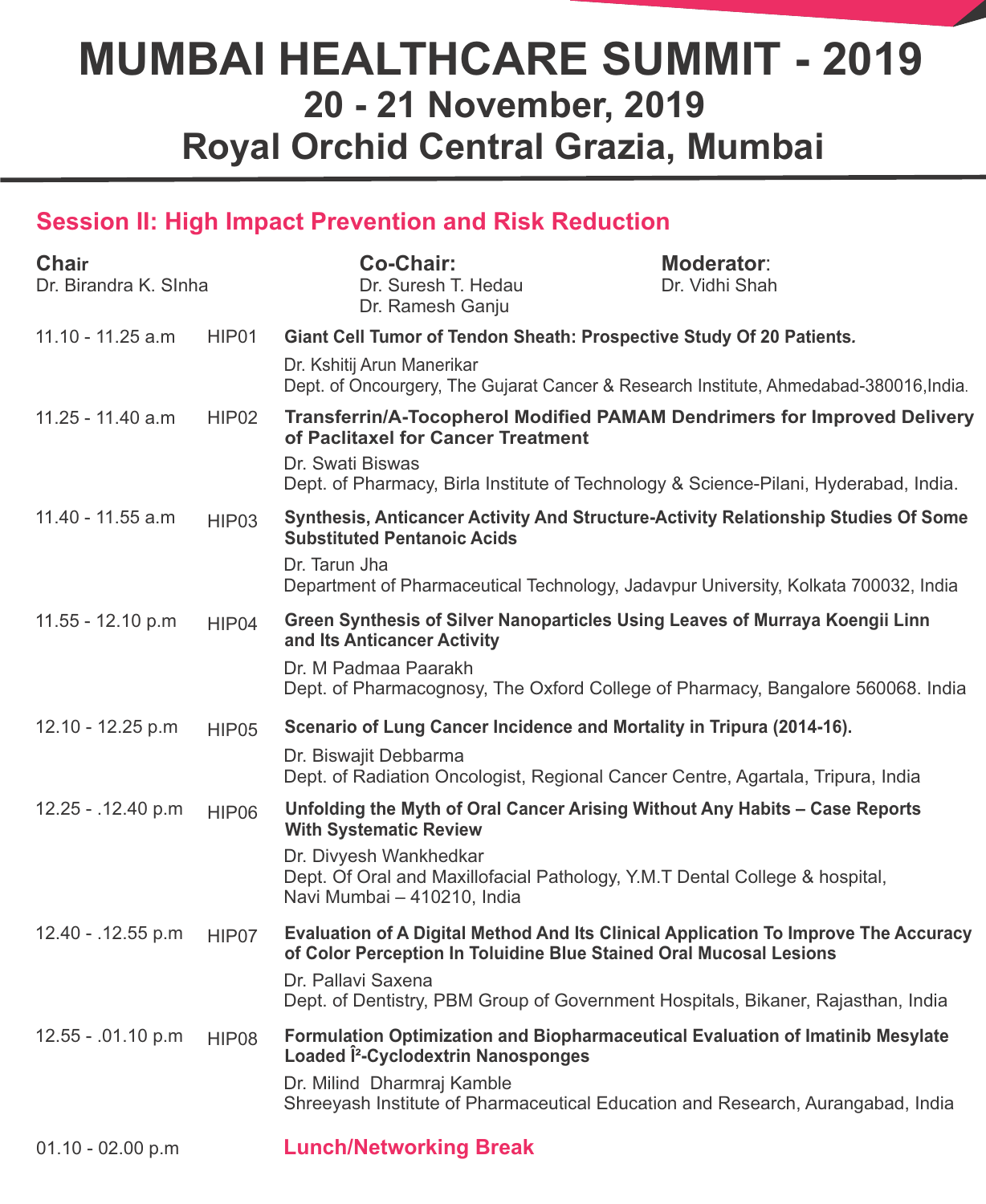#### **Session III: Drug Discovery and Development**

| <b>Chair:</b><br>Dr. Monika Sachdev |                   | <b>Co-Chair:</b><br>Prof. Amitava Chatterjee                                                                                                                                                | <b>Moderator:</b><br>Dr. Vidhi Shah |
|-------------------------------------|-------------------|---------------------------------------------------------------------------------------------------------------------------------------------------------------------------------------------|-------------------------------------|
| $02.00 - 02.15 p.m$                 | ACD01             | <b>Oral Insulin Delivery Using Artificial Peptide</b>                                                                                                                                       |                                     |
|                                     |                   | Dr. H. V. Adikane<br>CSIR-National Chemical Laboratory, Pune 411 008, India                                                                                                                 |                                     |
| 02.15 - 02.30 p.m                   | ACD <sub>02</sub> | Design Of Polo Like Kinase 1 (PLK 1) Inhibitors Against Cancer                                                                                                                              |                                     |
|                                     |                   | Dr. Ramesh L. Sawant<br>Dept. of Pharmaceutical Chemistry & PG Studies, Dr. Vithalrao Vikhe Patil<br>Foundation's College of Pharmacy, Ahemadnagar-414111, India                            |                                     |
| 02.30 -02.45 p.m                    | ACD03             | Health Informatics-A Paradigm in Medical Field                                                                                                                                              |                                     |
|                                     |                   | Dr. Guno Sindhu Chakraborthy<br>Parul Institute of Pharmacy and Research, Parul University, Vadodara, Gujarat                                                                               |                                     |
| 02.45 - 03.00 p.m                   | ACD04             | Small Molecule Discovery Against Notorious Weed "Phalaris Minor" Of Indian Wheat Crop Field"                                                                                                |                                     |
|                                     |                   | Dr. Durg Vijay Singh<br>Dept. of Bioinformatics, Central University of South Bihar, Gaya-824236, India                                                                                      |                                     |
| $03.00 - 03.15$ p.m                 | ACD05             | Novel Antibacterial Protein Antibiotic 'P128' Synergizes With SOC Antibiotics Against<br>Drug Resistant Staphylococcus Aureus And Shows Potent Anti-Biofilm Activity.<br>Dr. Aradhana Vipra |                                     |
|                                     |                   | Dept. of Microbiology, Gangagen Biotechnologies, Ltd, India                                                                                                                                 |                                     |
| $03.15 - 03.30 p.m$                 | ACD06             | Formulation Of Moisturizing Cream Using Oil Deodorizer Distillate Of Indian Soya Bean                                                                                                       |                                     |
|                                     |                   | Dr. Aradhana Khare<br>Amity School of Applied Sciences, Amity University, Mumbai, India                                                                                                     |                                     |
| 03.30 - 03.50 p.m                   |                   | <b>Tea/Coffee Break</b>                                                                                                                                                                     |                                     |
| 03.50 - 05.00 p.m                   |                   | <b>Cultural Show and Award Ceremony</b>                                                                                                                                                     |                                     |
| 05.00 - 05.30 p.m                   |                   | <b>Closing Speech by Chairman and Convenor</b>                                                                                                                                              |                                     |

### **END OF 3RD WORLD CANCER CONGRESS**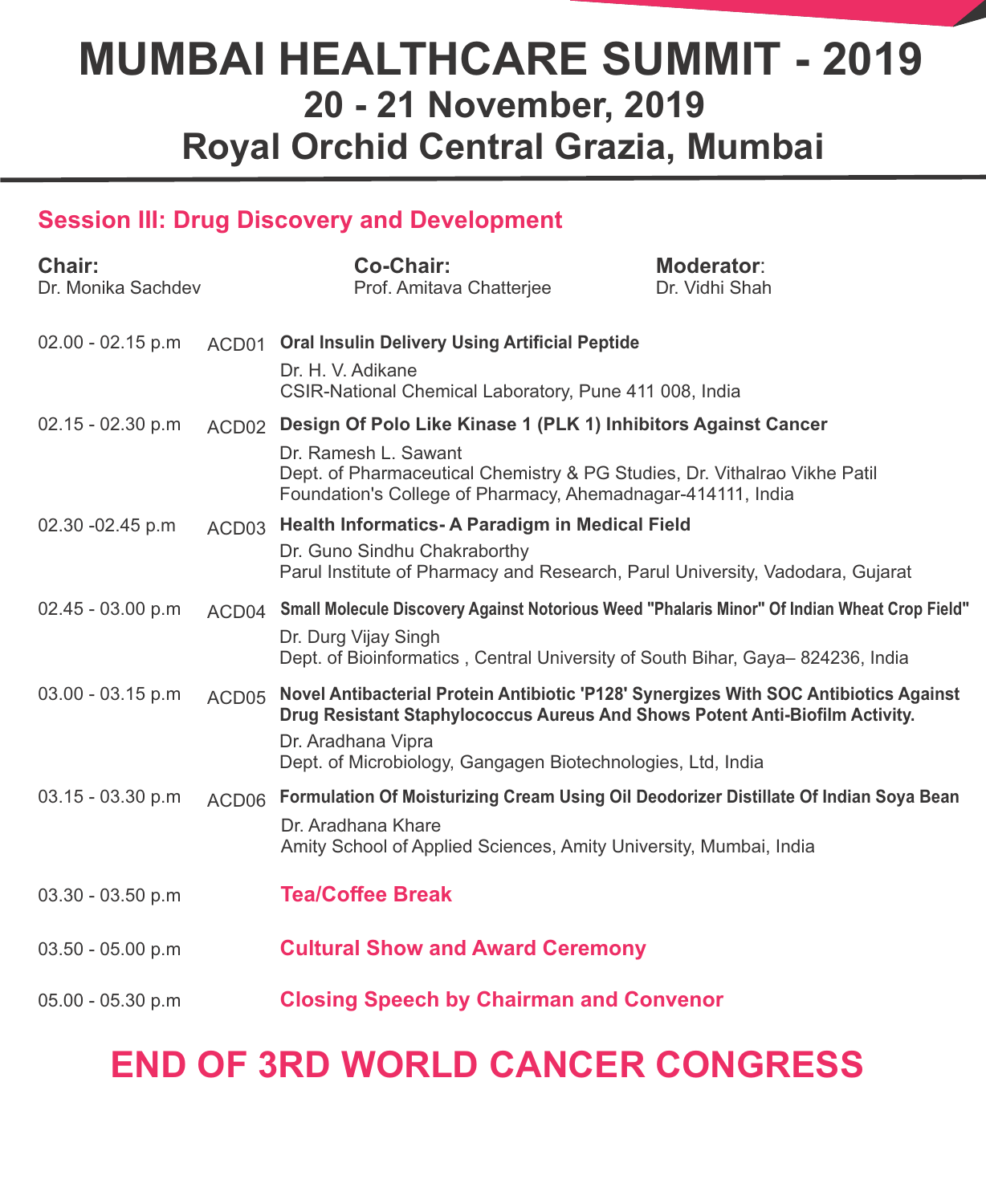# **Wednesday, November 20, 2019 HALL B**

| $08.00 - 09.00 a.m$                 |                   | <b>Registration Opens</b>                                                    |                                                                                                                                                                       |
|-------------------------------------|-------------------|------------------------------------------------------------------------------|-----------------------------------------------------------------------------------------------------------------------------------------------------------------------|
| $09.35 - 09.50$ a.m                 |                   | <b>Tea/Coffee Break</b>                                                      |                                                                                                                                                                       |
| 09.00 - 11.00 a.m                   |                   | <b>Inaugural Session at HALL A</b>                                           |                                                                                                                                                                       |
|                                     |                   | <b>Session I: Cancer Science and Oncology</b>                                |                                                                                                                                                                       |
| <b>Chair:</b><br>Dr. Chitresh Kumar |                   | <b>Co-Chair:</b><br>Dr. Lalit Mohan Sharma<br>Dr. Divyesh Wankhedkar         | <b>Moderator:</b><br>Dr. Janvi Tomar                                                                                                                                  |
| $11.00 - 11.15$ a.m                 | CSO01             | <b>Signaling and NOTCH pathway in Endometrial Carcinomas</b><br>Garima Dixit | The Role of ADAMs in FGFR2-mediated Trans-Activation of EGFR/MAPK<br>Roy J. and Lucille A. Carver College of Medicine University of Iowa, Iowa City, Iowa, USA        |
| $11.15 - 11.30$ a.m                 |                   |                                                                              | CSO02 Cancer Research: Cell-adhesion dependent mechanisms regulating mitosis                                                                                          |
|                                     |                   | Deepesh Kumar Gupta                                                          | Dept. of Medical Biochemistry and Microbiology, Uppsala University, Uppsala, Sweden                                                                                   |
| 11.30 - 11.45 a.m                   | CSO <sub>03</sub> | growth and proliferation                                                     | Numerical study of effect of nutrient and oxygen concentration on tumor cell                                                                                          |
|                                     |                   | Dhanke Jyoti Atul<br>SPPU, BVCOE, Lavale, India,                             |                                                                                                                                                                       |
| 11.45 - 12.00 p.m                   | CSO <sub>04</sub> |                                                                              | Measurement Of Oxidative Stress And Antioxidant Status In Patients With Carcinoma Breast.                                                                             |
|                                     |                   | Taneja Neha<br>Amity Institute of Public Health, Amity University, Noida.    |                                                                                                                                                                       |
| 12.00 - 12.15 p.m                   | <b>CSO05</b>      |                                                                              | Expression profiling and clinical correlation of PHLPP1 and AKT1 in Gastric Cancer                                                                                    |
|                                     |                   | Soni Kumari                                                                  | Division of Molecular Oncology, NICPR, I-7, Sector - 39, Noida-201301, UP, India                                                                                      |
| 12.15 - 12.30 p.m                   | CSO06             | at a tertiary care centre in Western Maharashtra.<br>Roy C.A                 | Carcinoma of external and middle ear, characteristics and survival. A two year study<br>Dept. of Head and Neck Oncology, Dept. of ENT, B.J Govt Medical College, Pune |
| 12.30 - 12.45 p.m                   | <b>CSO07</b>      | <b>Risk Factors In Breast Cancer A Clinical Approach</b>                     |                                                                                                                                                                       |
|                                     |                   | Priyanka Sarkar<br>Wanless Hospital, Miraj, India                            |                                                                                                                                                                       |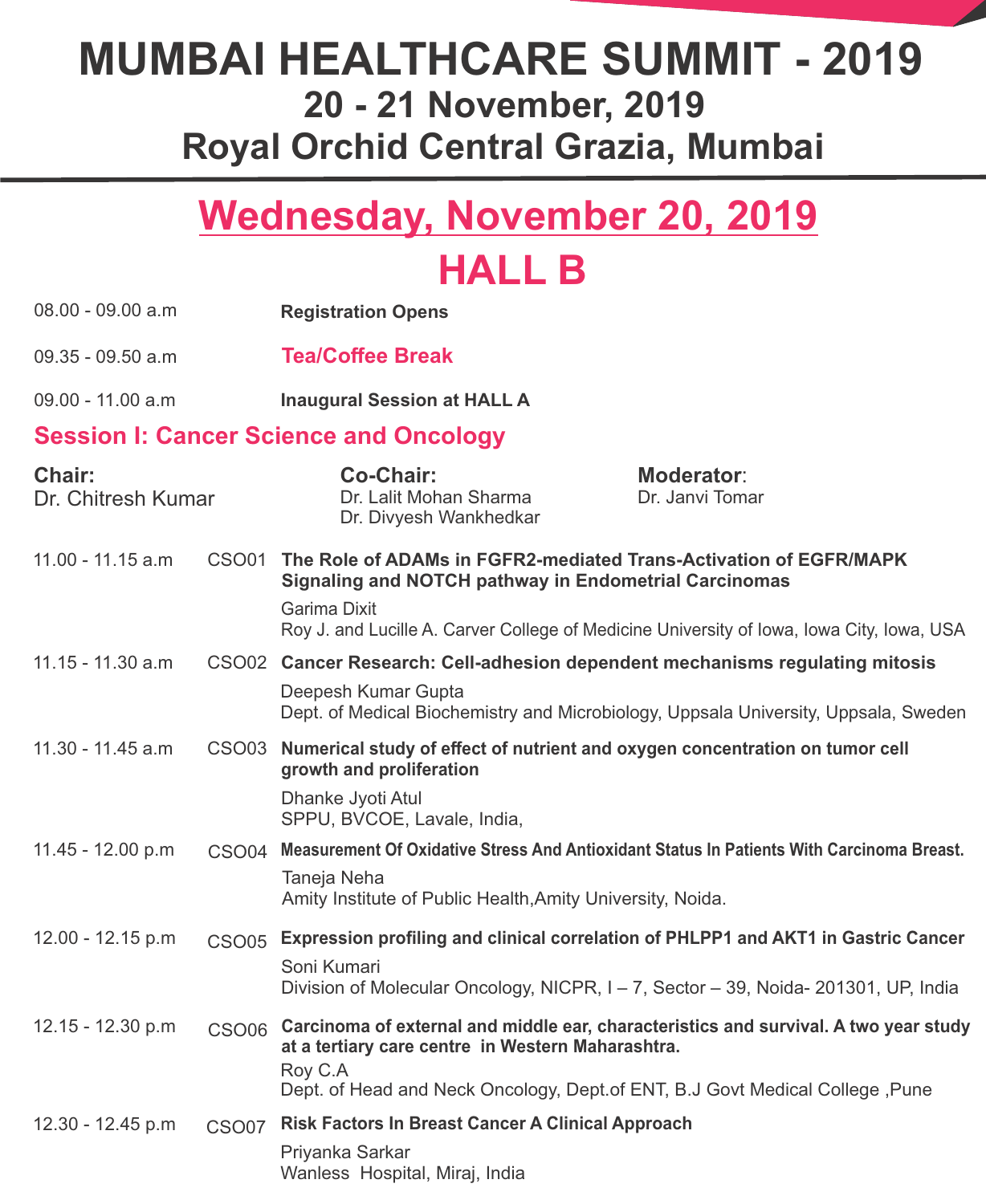| $12.45 - 01.00 p.m$ | <b>CSO08</b> | Immunoprofiling of EGFR and K-RAS in Colorectal Cancer as Predictive Therapeutic Biomarkers<br>Dr. Sophia Thomas<br>Dept. of Pathology, JNMC, Sawangi (Meghe) Wardha |
|---------------------|--------------|----------------------------------------------------------------------------------------------------------------------------------------------------------------------|
| $01.00 - 01.15$ p.m | <b>CSO09</b> | <b>Tobacco Related Cancers in India</b><br>Shweta Bansode<br>Mumbai Cancer Registry, India                                                                           |

01.15 - 02.00 p.m **Lunch Break**

#### **Session II: Cancer Research and Therapy**

| Chair:<br>Dr. Garima Daga |                   | <b>Co-Chair:</b><br>Dr. Reema Raina<br>Dr. Rini R Naik                           | <b>Moderator:</b><br>Dr. Janvi Tomar                                                                                                                                                                                                                               |  |
|---------------------------|-------------------|----------------------------------------------------------------------------------|--------------------------------------------------------------------------------------------------------------------------------------------------------------------------------------------------------------------------------------------------------------------|--|
| $02.30 - 02.45 p.m$       | CRT01             |                                                                                  | Potent stromelysin-2 antagonist design for cancer malignancies                                                                                                                                                                                                     |  |
|                           |                   | Sudheer Kumar Katari                                                             | Dept. of Bioinformatics, Centre for Advanced ResearchSVIMS, Triupati-517507, India                                                                                                                                                                                 |  |
| $02.45 - 03.00 p.m$       | CRT02             |                                                                                  | In-silico identification of small molecules targeting H-Ras and in-vitro<br>cytotoxicity with caspase-mediated apoptosis in carcinoma cells                                                                                                                        |  |
|                           |                   | <b>Hetal Damani</b>                                                              | Dept. of Biological Sciences, Narsee Monjee Institute of Management Studies, Mumbai, India                                                                                                                                                                         |  |
| 03.00 - 03.15 p.m         | CRT <sub>03</sub> | Theranostic tool for targeted breast cancer therapy                              |                                                                                                                                                                                                                                                                    |  |
|                           |                   | Joga Singh<br>University Institute of Pharmaceutical Sciences, Panjab University |                                                                                                                                                                                                                                                                    |  |
| 03.15 - 03.30 p.m         | CRT04             |                                                                                  | Lifestyle Patterns and Cancer in India: A Challenge for Public Health                                                                                                                                                                                              |  |
|                           |                   | <b>Akhter Hussain Bhat</b>                                                       |                                                                                                                                                                                                                                                                    |  |
|                           |                   | Dept. of Sociology, Aligarh Muslim University, Aligarh, India                    |                                                                                                                                                                                                                                                                    |  |
| $03.30 - 03.45$ p.m       | CDT05             | medicinal wild Cucurbitace species                                               | Studies on Bioactive potentials of Diplocyclos palmatus (L.) C Jeffrey- An important                                                                                                                                                                               |  |
|                           |                   | Ramya BR                                                                         | Dept. of Botany, University Of Mysore, Manasagangotri-570006, Karnataka, India                                                                                                                                                                                     |  |
| $03.45 - 04.00 p.m$       | CRT06             | Krishnendu Ghosh                                                                 | Addressing Proliferation-Invasion Dichotomy with Neoangiogenic Switching and Epigenetic<br>Modulation: An Experimental Search over Post- operative Human CNS Tumor Tissue Samples<br>Dept. of Zoology, Panihati Mahavidyalaya, Kolkata-700110, West Bengal, India. |  |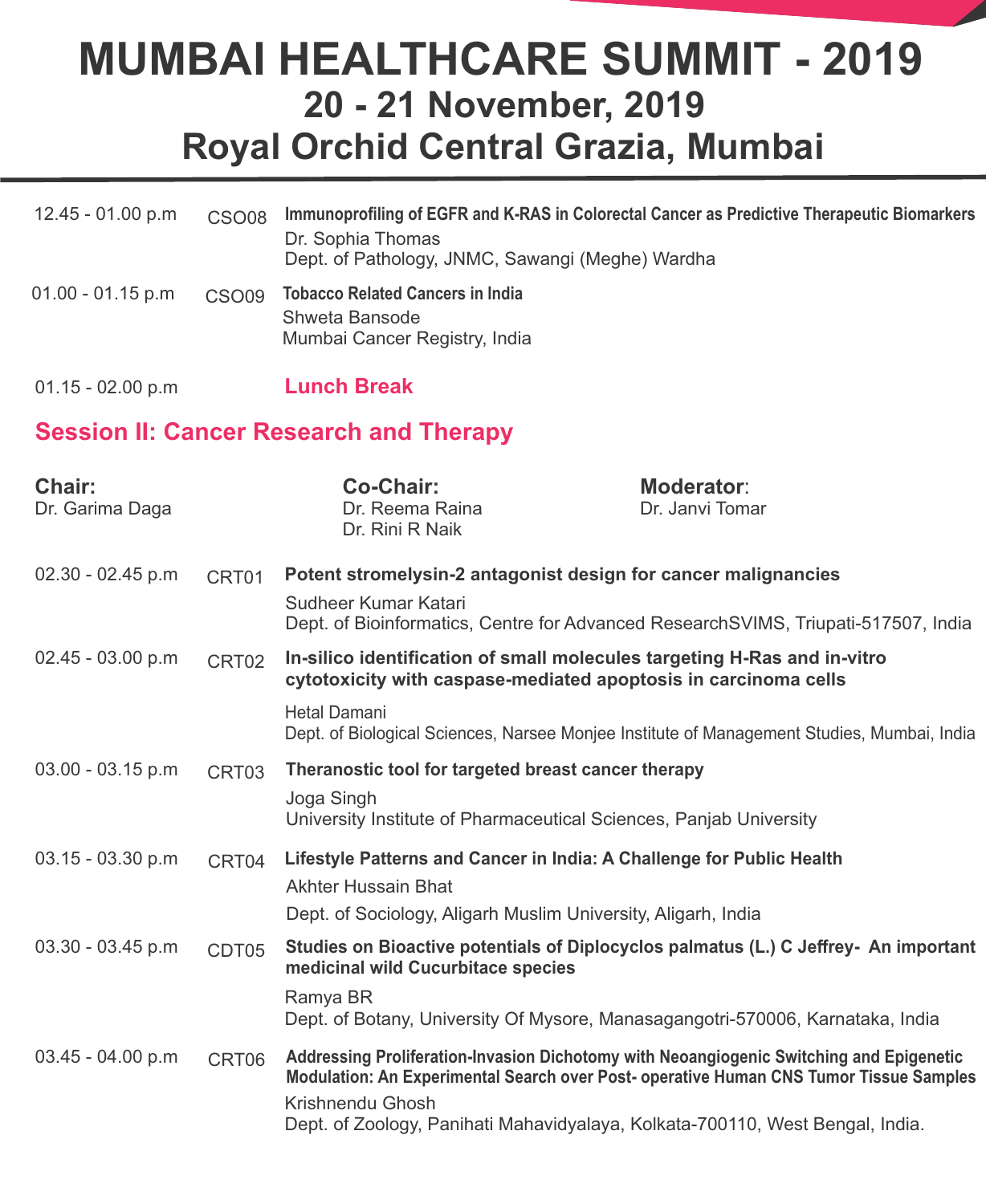| 04.00 - 04.15 p.m   | CRT07             | <b>Physical Adsorption: A Major Approach For Solidification Of Self Emulsifying</b><br><b>Drug Delivery System</b><br>Jatinkumar Panara<br>Dr. D. Y. Patil University, Pimpri Colony, Pune, Maharashtra 411018, India |
|---------------------|-------------------|-----------------------------------------------------------------------------------------------------------------------------------------------------------------------------------------------------------------------|
| $04.15 - 04.30 p.m$ | CRT08             | Expression of PTEN and its diagnostic role in oral submucous fibrosis and oral<br>squamous cell carcinoma with concomitant oral submucous fibrosis.                                                                   |
|                     |                   | Dr. Roshni Monteiro<br>Dept of Oral Pathology, SDM College of Dental Sciences, Dharwad, India                                                                                                                         |
| 04.30 - 04.45 p.m   | CRT09             | <b>Integrative Counseling Intervention For Mental Health Issues In Cancer Patients:</b><br><b>A Qualitative Analysis</b>                                                                                              |
|                     |                   | Sapna Paliwal.<br>Amity University, Noida, India                                                                                                                                                                      |
| $04.45 - 05.00 p.m$ | CRT <sub>10</sub> | Lung Cancer Incidence and Mortality in Greater Mumbai<br>Nevrekar MS<br>Mumbai Cancer Registry, India                                                                                                                 |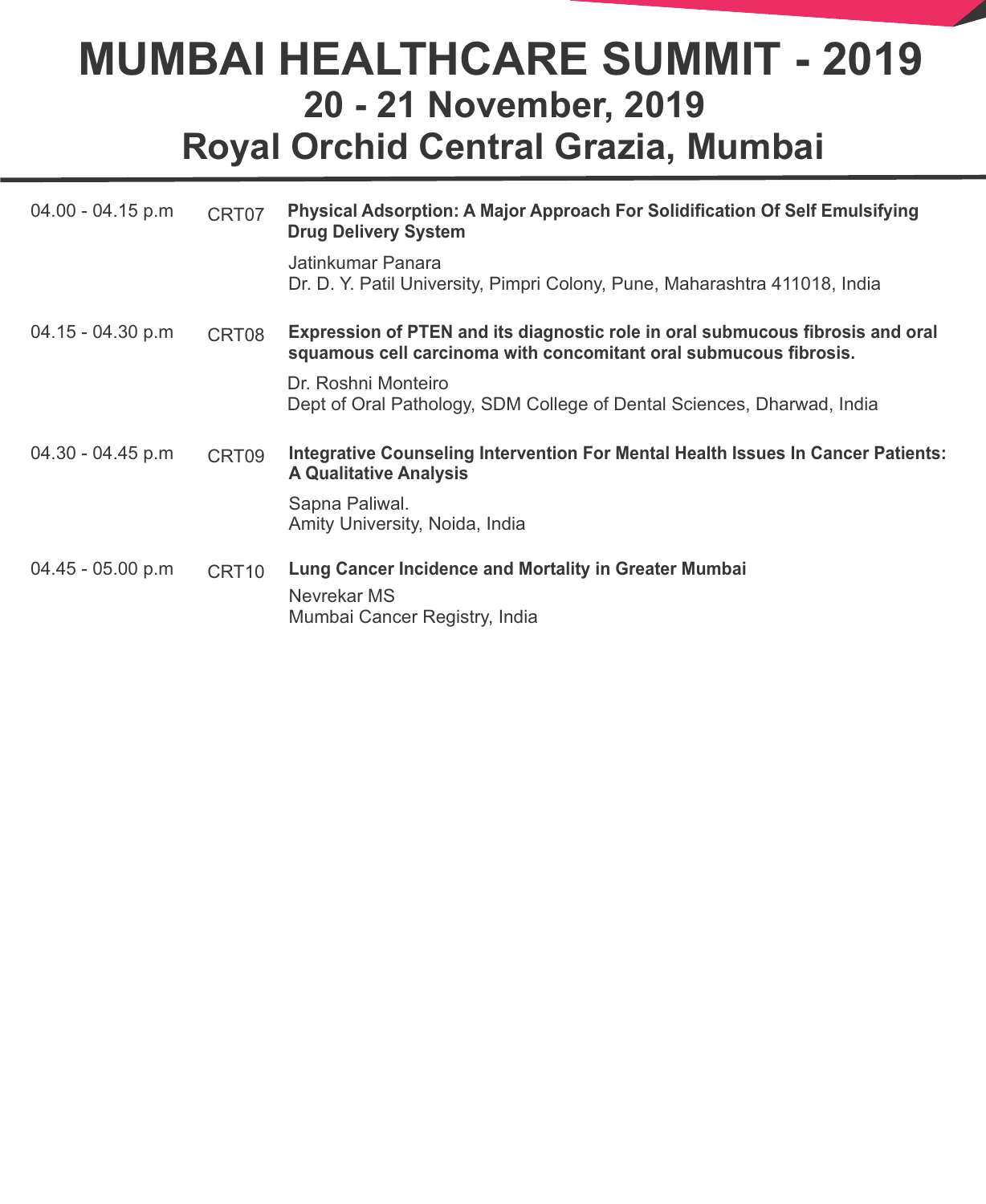### **POSTER PRESENTATION Thursday, November 21, 2019 HALL C**

#### **Reveiwer:**

Dr. Birandra K. Sinha Prof. Amitava Chatterjee Prof. Ajit K Saxena

**Moderator:** Dr. Janvi Tomar

| <b>Poster Number</b> | <b>Topic &amp; Author</b>                                                                                                                                             |
|----------------------|-----------------------------------------------------------------------------------------------------------------------------------------------------------------------|
| EPP1001              | Role of circulating miRNA as prognostic markers for breast cancer<br>Aarthy Raghu<br>Department of Molecular Oncology, Cancer Institute (WIA), Chennai, 600036, India |
|                      |                                                                                                                                                                       |
| EPP1002              | <b>BNIP3</b> is frequently down-regulated in Gallbladder Carcinoma<br>Amisha Bharti                                                                                   |
|                      | Dept.of Zoology, Mahila Mahavidyalaya, Banaras Hindu University, Varanasi, India                                                                                      |
| EPP1003              | Synthesis And Pharmacological Evaluation Of 4-Aryloxyquinazoline Derivatives<br><b>Targeting EGFR Tyrosine Kinase As Cytotoxic Agents</b>                             |
|                      | Anjleena<br>University Institute of Pharmaceutical Sciences, Panjab University, Chandigarh, India                                                                     |
| EPP1004              | A review of Knowledge, Attitude and Practices of cervical cancer in women of Uttar Pradesh, India                                                                     |
|                      | Aanchal Anant Awasthi<br>Data Analytics & Visualization Environment Laboratory, Amity University, Noida, India                                                        |
| EPP1005              | Interaction between Arsenic and Prostate cancer in Bihar                                                                                                              |
|                      | Chandan K Singh<br>Dept. of Pathology/Lab Medicine, All India Institute of Medical Sciences, Patna, India                                                             |
| EPP1006              | Design and Synthesis of Novel Substituted Chalcones as Potential c-Met Kinase Inhibitors                                                                              |
|                      | Heena R. Bhojwani<br>Dept. of Pharmaceutical Chemistry, Prin. K. M. Kundnani College of Pharmcy, Mumbai-05, India                                                     |
| EPP1007              | Association of ERCC4 SNP rs1800067 with gallbladder cancer in Indian population of<br>eastern Uttar Pradesh and western Bihar.<br>Kumari Anjali                       |
|                      | Dept. of Zoology, Banaras Hindu University, Varanasi                                                                                                                  |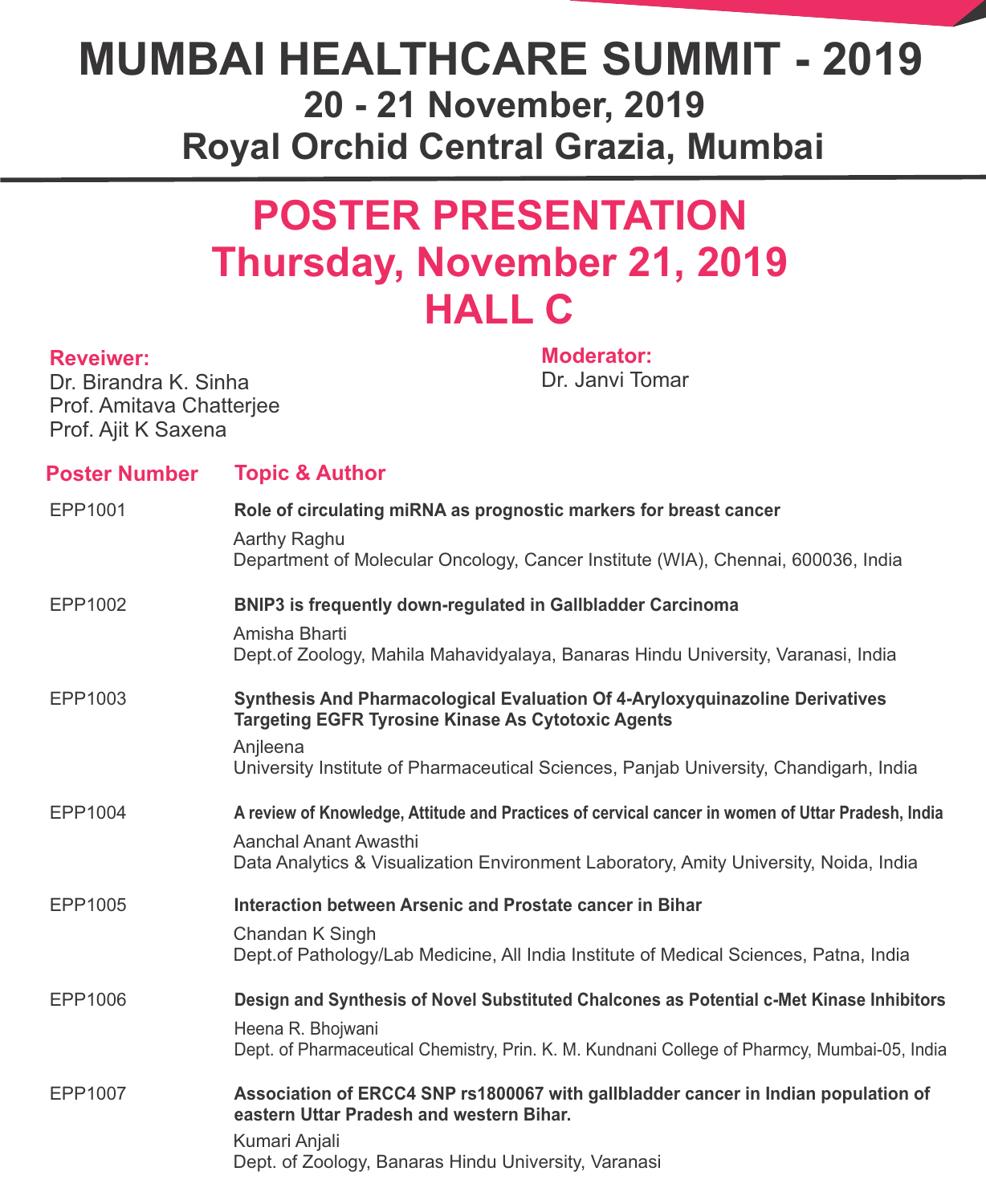| EPP1008 | Improve treatment compliance by providing psychosocial support with special<br>emphasis on weight maintenance for patients diagnosed with Head and Neck Cancers.<br>Leena Walvankar<br>Gunvati Jagan Nath Kapoor Foundation, Mumbai, India |
|---------|--------------------------------------------------------------------------------------------------------------------------------------------------------------------------------------------------------------------------------------------|
| EPP1009 | Development of surface functionalized Lanthanum Strontium Manganese Oxide<br>(LSMO) nanoparticles for hyperthermia treatment of breast cancer<br>Neha S. Kulkarni                                                                          |
|         | Nanobioscience group, Agharkar Research Institute, Pune 411004, India                                                                                                                                                                      |
| EPP1010 | Pharmacophore Generation, 3D-QSAR validation and Virtual Screening :<br><b>Comparision of Type-I and Type-II Inhibitor of c-Met</b>                                                                                                        |
|         | Khushboo V. Begwani<br>Dept. of Pharmaceutical Chemistry, Prin. K.M. Kundnani College of Pharmcy, Mum-05, India                                                                                                                            |
| EPP1011 | <b>Conjugated Combinational Solid lipid Nanoparticles Delivery loaded with</b><br>Aorvastatin and Vinpocetine for the Treatment of Cancer                                                                                                  |
|         | Amol S. Shinde<br>Dept. of Pharmaceutics, Prin. K. M. Kundnani College of Pharmacy, Mumbai-05, India                                                                                                                                       |
| EPP1012 | 5-10, Methylenetetrahydrofolate Reductase C677T Gene Polymorphism as Risk<br>factor in the cases of Breast Cancer in India<br>Ramanuj K Gupta                                                                                              |
|         | Dept. of Pathology/Lab Medicine, All India Institute of Medical Sciences, Patna, India                                                                                                                                                     |
| EPP1013 | Integration of Extract of Anticancer Plant with Magnetic Iron Oxide Nanoparticles<br>for Cancer Treatment                                                                                                                                  |
|         | Angira S. Desai<br>Dept. of Pharmaceutics, P. E. Society's Modern College of Pharmacy, Nigdi, Pune-44, India                                                                                                                               |
| EPP1014 | Development and evaluation of polymeric nanofibres via electrospinning process<br>for the sustain delivery of anti tumor drug in the cerebral cavity<br>Iram Khan                                                                          |
|         | Dept. of Pharmaceutics, SPER, Jamia Hamdard University, New Delhi, India                                                                                                                                                                   |
| EPP1015 | Serum Associated Factors alter DNA Damage Response and Induce Proliferation                                                                                                                                                                |
|         | <b>Bhavana Deshmukh</b><br>National Center for Cell Science, Savitribai Phule Pune University, Pune, India                                                                                                                                 |
| EPP1016 | To study the pattern of Adverse Drug Reactions (ADRs) Of Antiretroviral Drugs in<br>AIDS patients attending ART outpatient department in A Tertiary Care Hospital - A<br><b>Prospective Observational Study</b><br><b>Femina Dawer</b>     |
|         | Dept. of Pharmacology, GGMC & JJH, Mumbai, India                                                                                                                                                                                           |